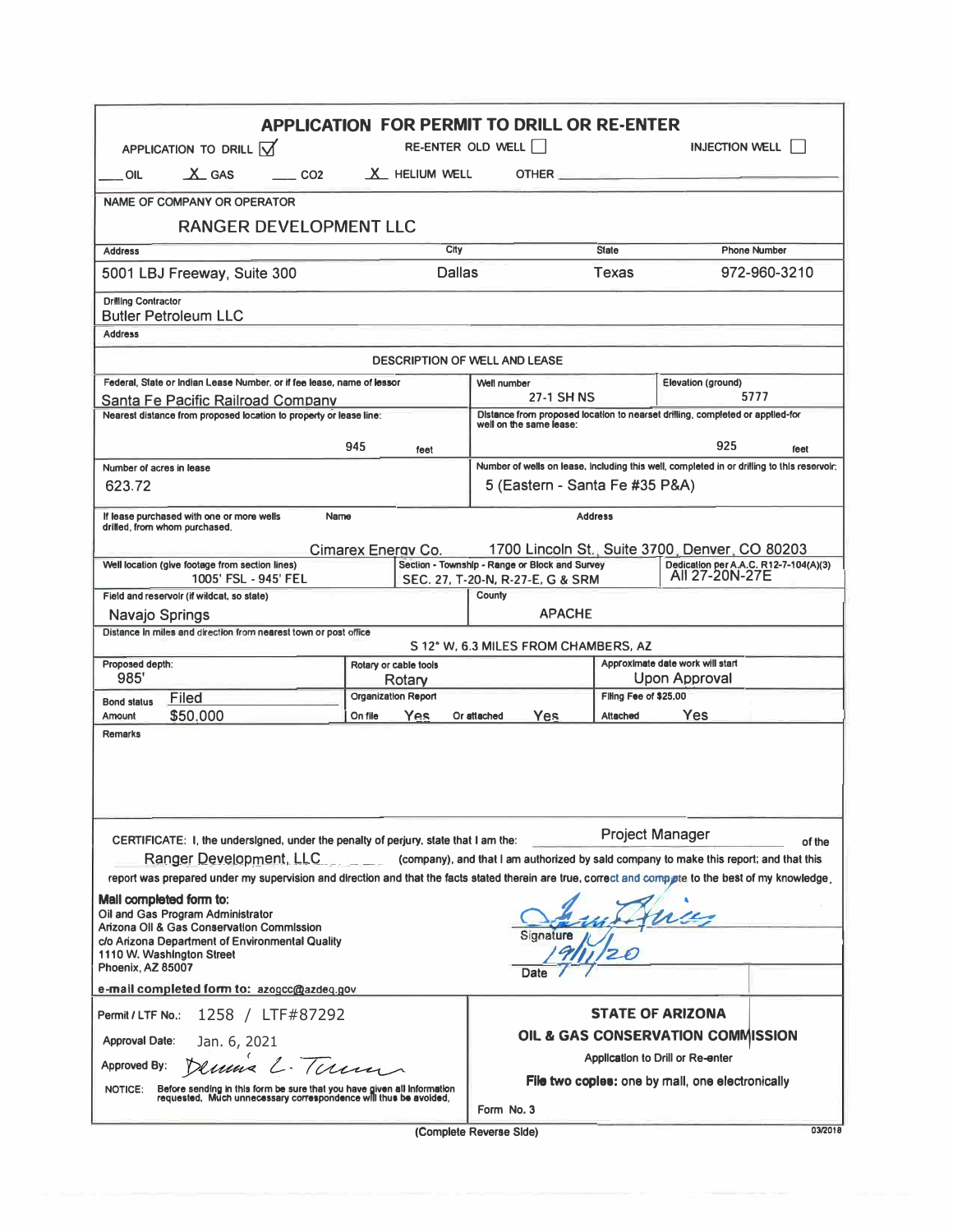- 1. Operator shall outline on the plat the acreage dedicated to the well in compliance with A.A.C. R12-7-107.
- 2. A registered surveyor shall show on the plat the location of the well and certify this information in the space provided.
- 3. ALL DISTANCES SHOWN ON THE PLAT MUST BE FROM THE OUTER BOUNDARIES OF THE SECTION.
- YES X NO 4. Is the operator the only owner in the dedicated acreage outlined on the plat below ?
- 5. If the answer to question four is no, have the interests of all owners been consolidated by communitization agreement or otherwise? **YES** NO If answer is yes, give type of consolidation
- 6. If the answer to question four is no, list all the owners and their respective interests below: